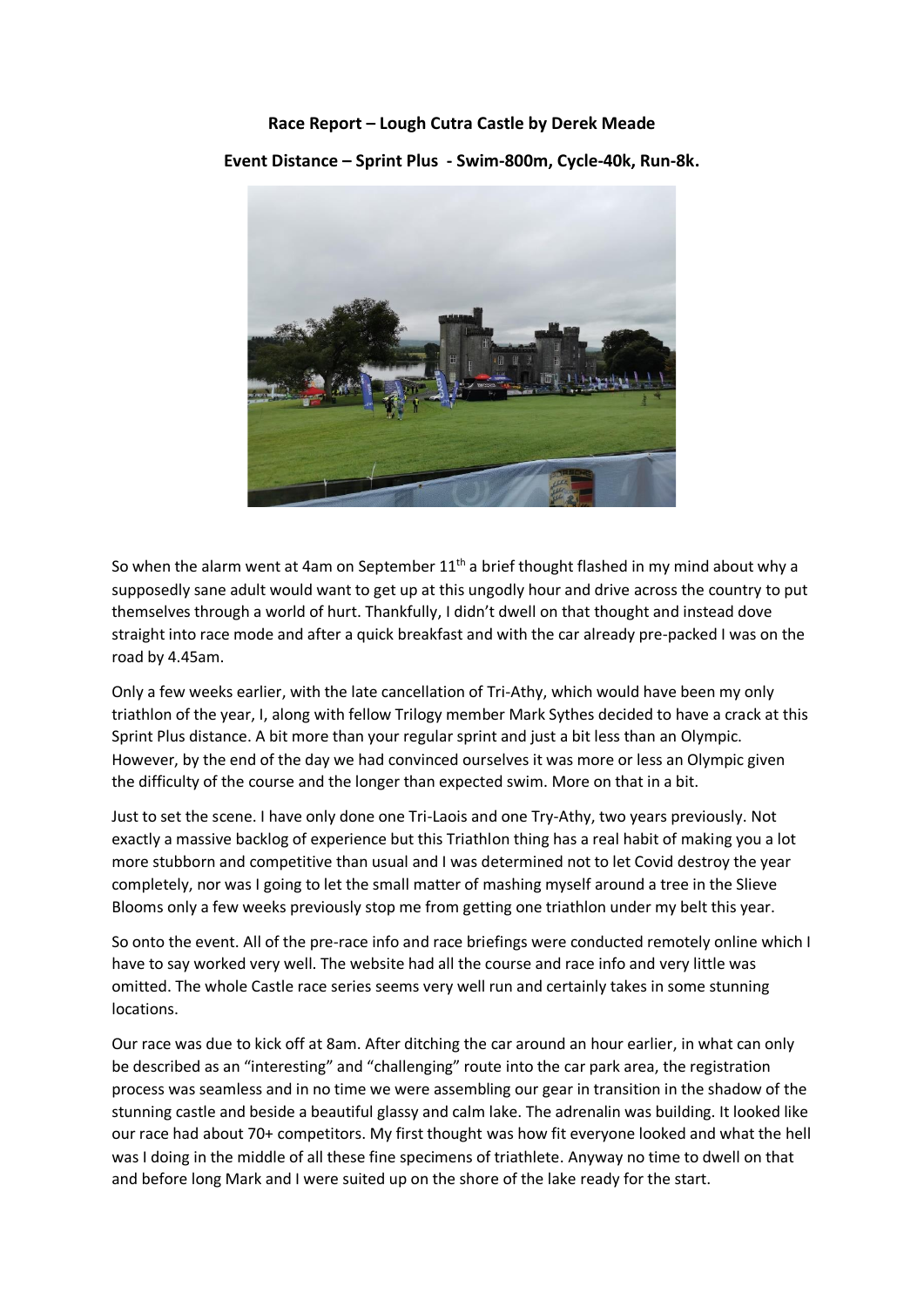The weather was dull and grey but not cold and apparently the water was a lovely 15 degrees. I saw the swim buoys disappearing in the distance and saw a red and white one not too far away which I hoped would be the turnaround point but alas our turnaround was a good bit beyond that. So far, in fact, that I could barely see it and I thought I must be in the wrong race. Ah well, no turning back now.

There was a 5 second gap between swimmers as we headed out. I hung to the back as swimming is my big mental block and is a nut I just haven't managed to crack yet despite the best efforts and encouragement from our own brilliant Eimear Matthews.

The water was lovely and there was no initial cold shock and I knocked out the first 100 metres or so confidently. However I took a break and made the mistake of looking at all the other triathletes disappearing into the distance and suddenly all the doubts came flooding back. For the next 20 minutes or so all I can say is that it was one of the biggest sporting mental battles of my life as I tried to churn out blocks of 25 and 50 metre bursts before treading water to recover. All the time my fellow competitors were disappearing from view. I even managed to find a new best friend as one of the safety crew in a kayak shadowed me and we struck up a great conversation for the remainder of the swim. I'm pretty sure you shouldn't have time to have full blown conversations during a race but believe me I was thankful Mr. Kayak was there as he kept me calm and I just kept plugging away.

At one point I could hear the announcer back at the castle saying the next race was ready to hit the water only to also hear, "Oh we still have a swimmer in the water from the last wave. Oh dear, it looks like they are going the wrong way". Yeah pretty sure that was me he was talking about but I was kind of heading the right way back, sort of.

Anyway terra firma, I had done it! Swim complete. I proudly exited the water in 71<sup>st</sup> place out of 71 competitors but a place ahead of those who did not start! Believe me this was a victory, 31 minutes (yikes) for 1000m. No way was it the advertised 800m. A few checks after with fellow competitors confirmed Garmin was telling us all it was 1k. When I had done Try Athy I didn't even put my head under the water and was disgusted with myself, so this was a moral victory for me.

So now it was onto the bike. My favourite discipline and a good 40k giving me a chance to make up some ground. I was buzzing now that the swim was done and exited transition with renewed energy. The route took in a paved road out of the castle grounds before hitting the Clare and Galway roads for what would be two 20km loops. Unfortunately, the weather had turned nasty and heavy rain started to fall, making the road quite greasy. The route wasn't overly hilly but did have a few sharp short hills that needed more power getting up them and a lot of care on the descents. There were some nice flat long sections allowing you to get onto the tri-bars and put the power down. Unfortunately, a nasty headwind appeared on the straight sections which was unwelcome but nonetheless I started picking off a few fellow competitors giving me a boost in confidence. Whisper it carefully but this was actually becoming enjoyable!

A last minute decision to add the tri-bars was a good decision and I finished the 40k in 1 hour 22 minutes. Happy enough considering the difficult conditions and my tribulations in the water. I also managed to get myself up 21 places from last place to 50<sup>th</sup>.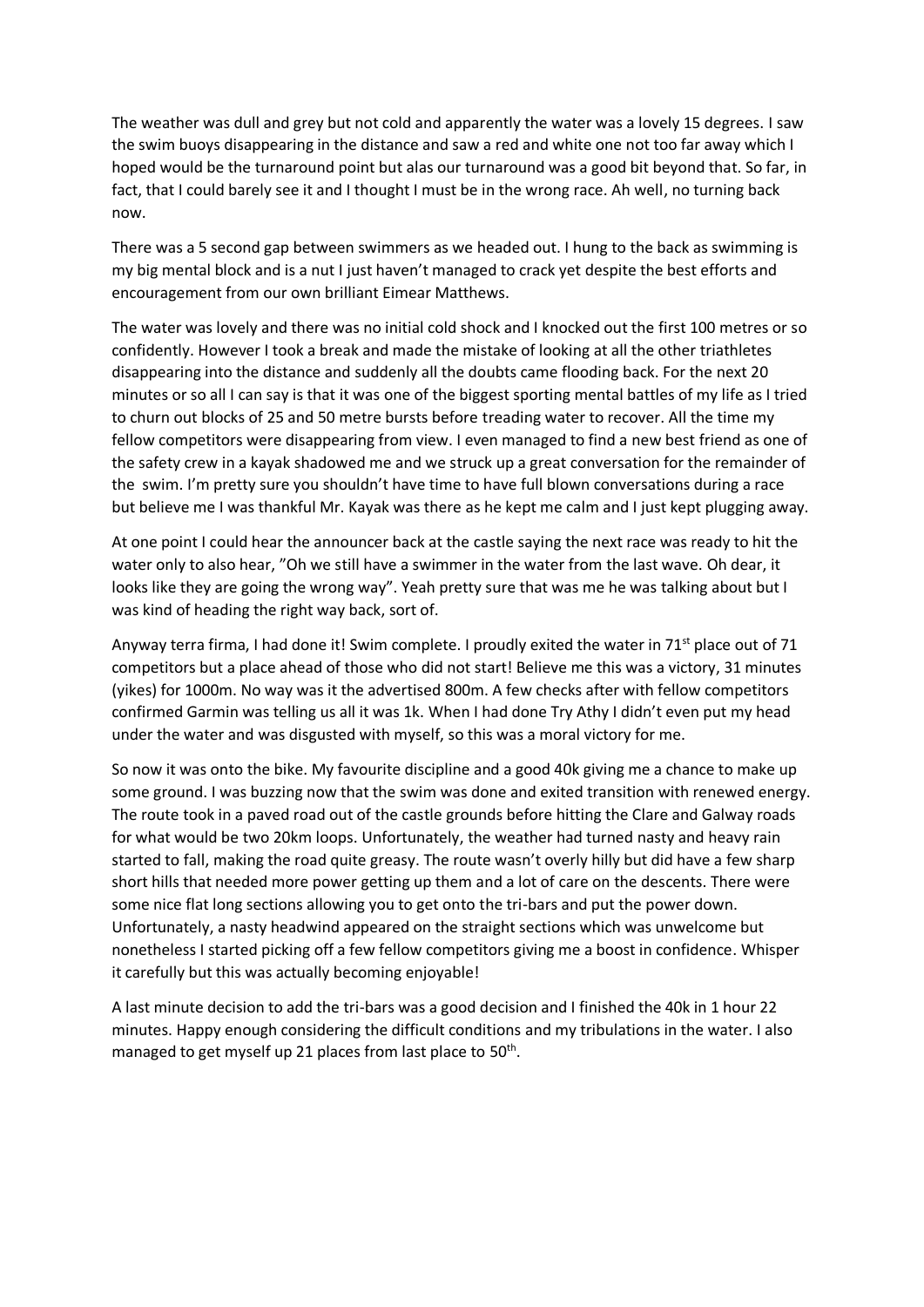

Now back to transition I just thought go and enjoy the run even if it's a slow jog treat it as a victory lap and enjoy the scenery and the support of the marshals etc. Oh my God how wrong was I! The run can only be described as pure torture with a sprinkle of pain and suffering topped off with a dollop of "this is ridiculous!!!"

Straight out of transition you were confronted with short sharp slippery and mucky hills up through a forest trail where you had to dodge massive tree roots and rocks protruding from every angle ready to nip at your ankles and put you on your backside. With the legs still in bike mode this was a horrific start to the run. A fellow competitor came alongside determined to have a chat. I just wanted to lie down and die. My legs were burning and my lungs were bursting. Coming out of the forest of doom we then had to traverse a cowfield with all the expected droppings and lots of holes and hollows and of course it was all uphill. Yeah sure just finish us off completely!

After the hell of the 'forest of the broken ankles' and the 'field of the massive cowpats' I emerged onto a stony track taking me back towards the castle and was greeted by a host of marshals of all ages, some of whom were massively enthusiastic, but I have to say their support and encouragement was exactly what I needed and all of sudden the legs and lungs started working just that bit better. The loop finished through the castle courtyards and past the front of the castle. It as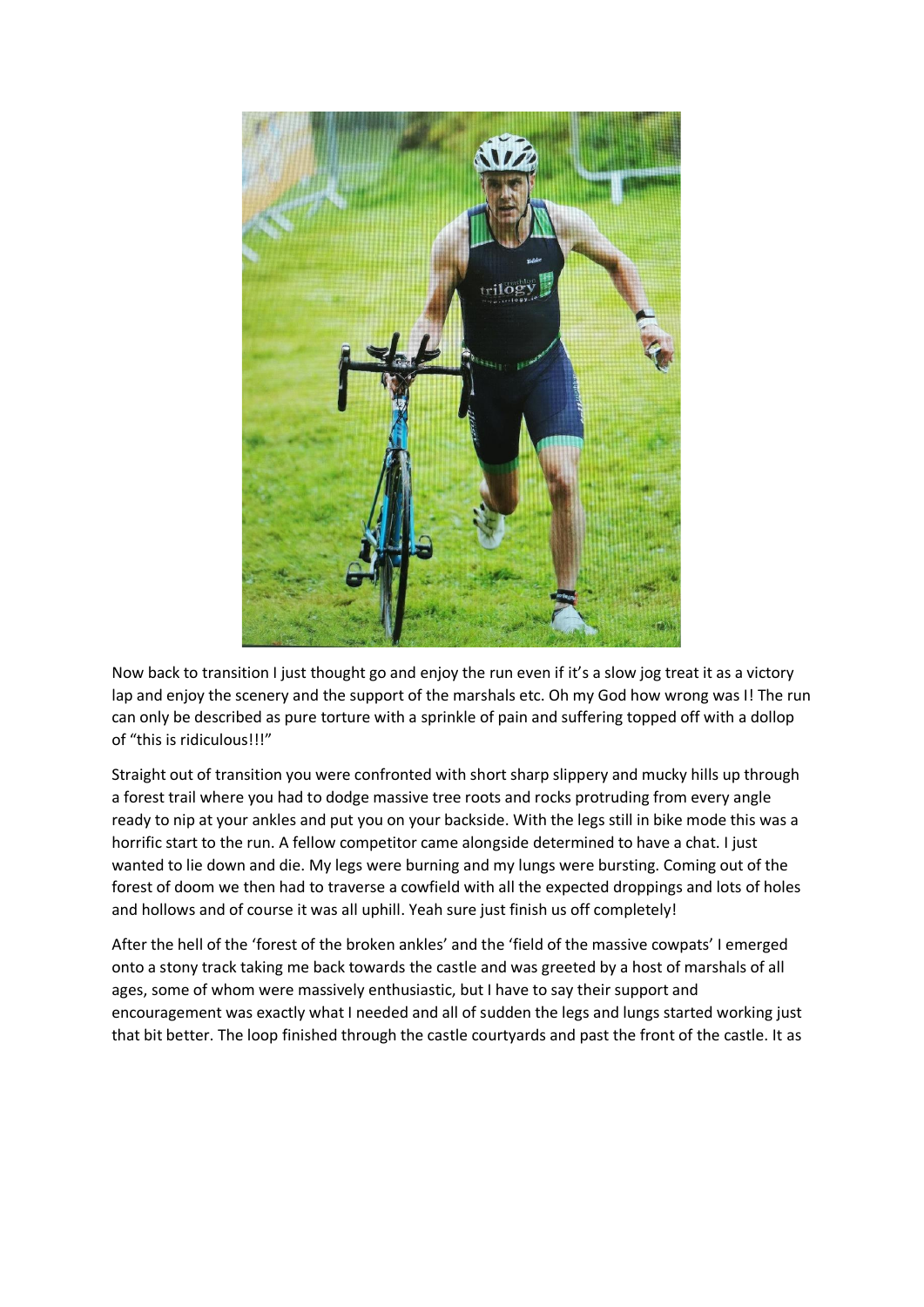

stunning and the buzz around there was excellent despite the massively reduced crowds due to

Covid.

Slight drawback was the thought of doing the run loop again but somehow it was fine. Maybe knowing what was ahead allowed the mind to prepare the body and after getting through the forest and fields for the second time I allowed myself relax and enjoy the run in. As I headed up the finishing straight in front of the castle I was disappointed I had no one to race. I put the afterburners on anyway and also that special face you do at the end of races. The one that suggests that it's all grand and this triathlon lark is a handy gig. Yeah pure BS. Anyway I finished the run in 47 minutes